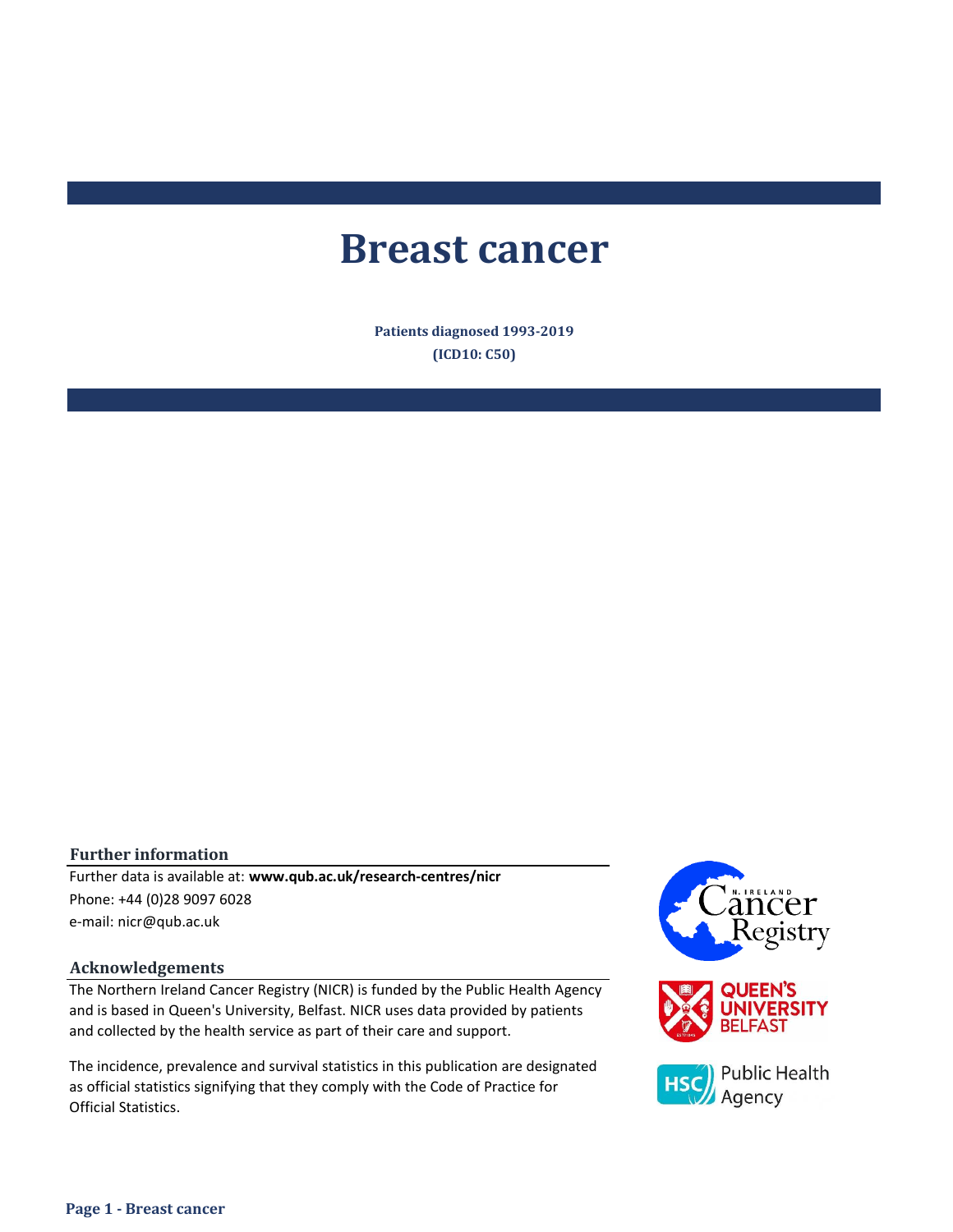# **Incidence**

During 2015-2019:

. There were 11 male and 1,479 female cases of breast cancer diagnosed each year.

▪ Breast cancer made up 0.2% of all male cancers (ex NMSC), and 30.1% of all female cancers (ex NMSC).

▪ Among women the risk of developing breast cancer before the age of 75 was 1 in 10.0, while before the age of 85 the risk was 1 in 7.3.

#### **Incidence by age at diagnosis** *- Breast cancer, Cases in 2015-2019*

During 2015-2019:

- **The median age at diagnosis among** women was 62.
- **Example:** Cancer risk increased with age, with 22.7% of women aged 75 years or more at diagnosis.

■ 31.4% of cases were diagnosed among those aged under 55.

| Age at diagnosis | Average cases per year |  |  |
|------------------|------------------------|--|--|
|                  | <b>Female</b>          |  |  |
| $0 - 54$         | 464                    |  |  |
| $55 - 64$        | 349                    |  |  |
| $65 - 74$        | 331                    |  |  |
| 75 and over      | 335                    |  |  |
| <b>All ages</b>  | 1,479                  |  |  |



#### **Incidence by year of diagnosis** *- Breast cancer, Cases in 1995-2019*

▪ Among females the number of cases of breast cancer increased by 14.7% from an annual average of 1,290 cases in 2010-2014 to 1,479 cases in 2015-2019.

| <b>Year of diagnosis</b> | <b>Female cases</b> |
|--------------------------|---------------------|
| 2010                     | 1,215               |
| 2011                     | 1,298               |
| 2012                     | 1,331               |
| 2013                     | 1,305               |
| 2014                     | 1,299               |
| 2015                     | 1,467               |
| 2016                     | 1,447               |
| 2017                     | 1,486               |
| 2018                     | 1,528               |
| 2019                     | 1,468               |



*Note: Annual averages have been rounded to the nearest integer. Sums of numbers in table rows or columns may thus differ slightly from the given total. NMSC: Non-melanoma skin cancer*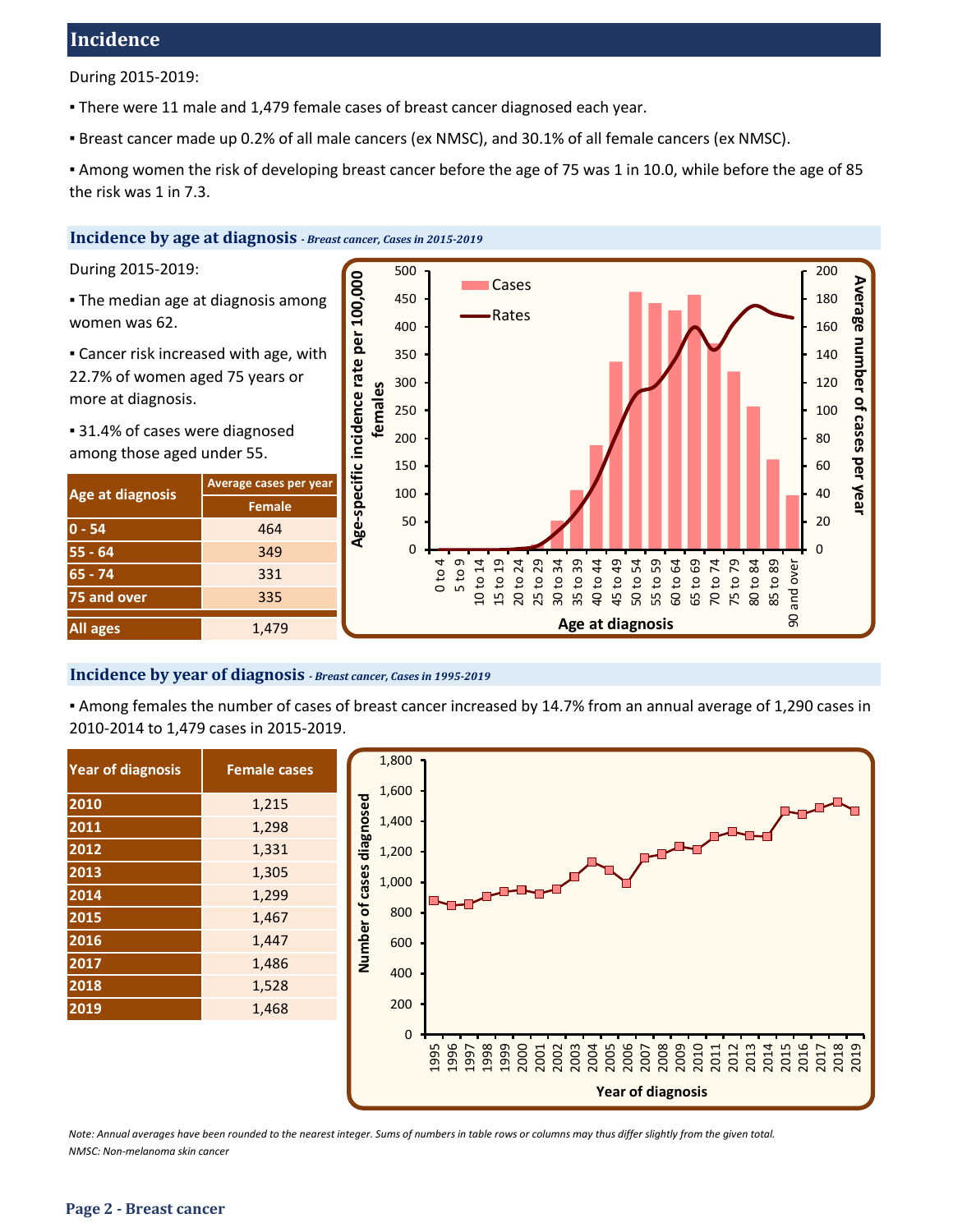#### **Trends in age-standardised incidence rates** *- Breast cancer, Cases in 1995-2019*

▪ Among females age-standardised incidence rates of breast cancer increased by 7.3% from 155.8 per 100,000 person years in 2010-2014 to 167.1 cases per 100,000 persons years in 2015-2019. This difference was statistically significant.



#### **Trends in age-standardised incidence rates by age** *- Breast cancer, Cases in 1995-2019*

For the total number of cases recorded, between 2010- 2014 and 2015-2019 there was:

**Example 2 in 2018 15.6% among women aged 0 to 64, an** increase of 11.8% among women aged 65 to 74 and an increase of 15.5% among women aged 75 and over.

|                 | <b>Average cases per year</b> |               |  |  |  |
|-----------------|-------------------------------|---------------|--|--|--|
| Age group       | 2005-2009                     | 2015-2019     |  |  |  |
|                 | <b>Female</b>                 | <b>Female</b> |  |  |  |
| 0 to 64         | 704                           | 814           |  |  |  |
| 65 to 74        | 296                           | 331           |  |  |  |
| 75 and over     | 290                           | 335           |  |  |  |
| <b>All ages</b> | 1,290                         | 1,479         |  |  |  |

For age-standardised incidence rates, between 2010- 2014 and 2015-2019 there was:

**a** an increase of 9.6% among women aged 0 to 64, no significant change among women aged 65 to 74 and no significant change among women aged 75 and over.

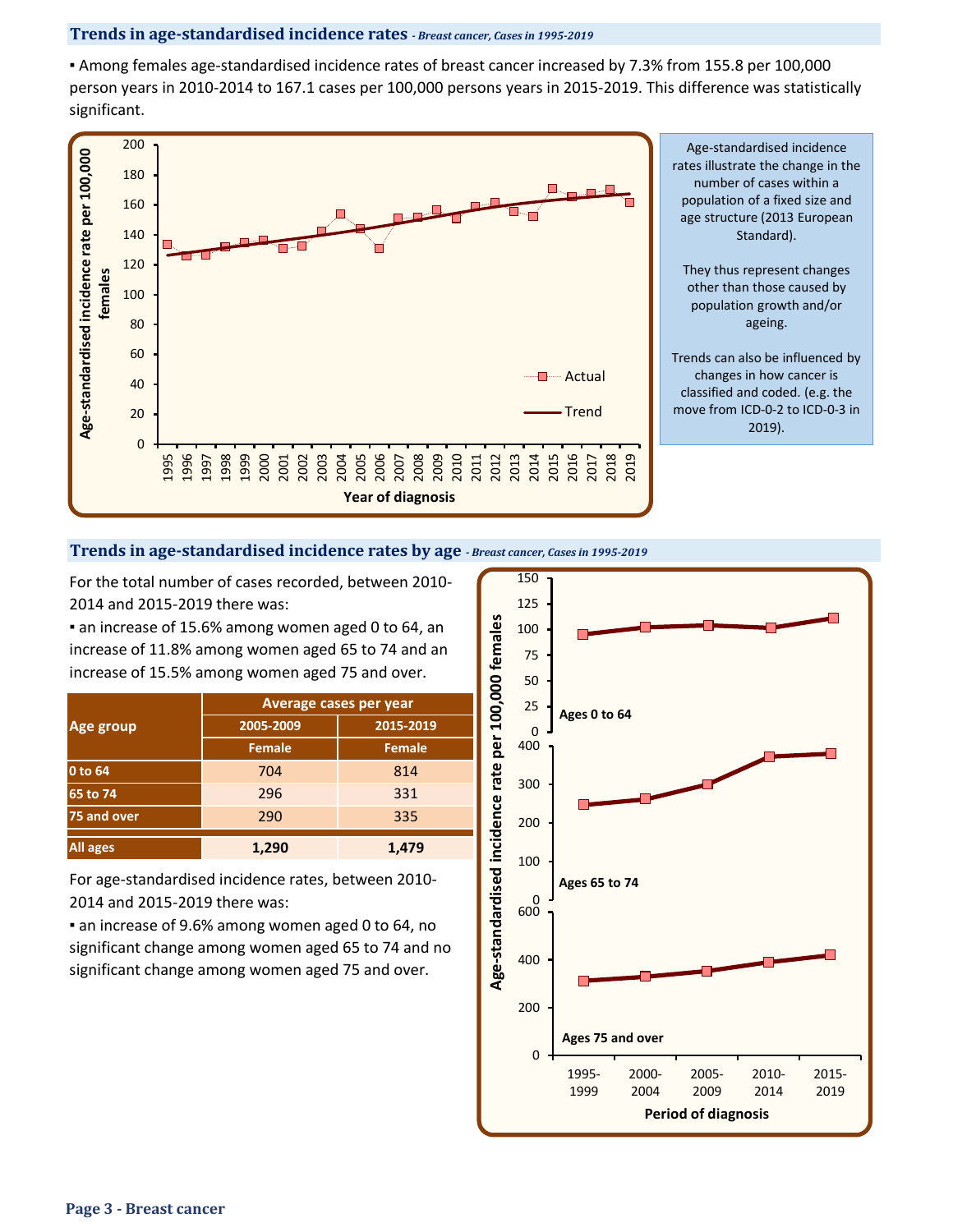# **Incidence by deprivation quintile** *- Breast cancer, Cases in 2015-2019*

The annual number of cases during 2015-2019 varied in each deprivation quintile due to variations in population size and age.

After accounting for these factors, incidence rates:

 ▪ in the most socio-economically deprived areas did not vary significantly from the NI average.

 ▪ in the least socio-economically deprived areas did not vary significantly from the NI average.

|                                   | Average cases per year |  |  |  |
|-----------------------------------|------------------------|--|--|--|
| <b>Deprivation quintile</b>       | <b>Female</b>          |  |  |  |
| Least deprived (Quintile 1)       | 321                    |  |  |  |
| <b>Quintile 2</b>                 | 320                    |  |  |  |
| <b>Quintile 3</b>                 | 296                    |  |  |  |
| <b>Quintile 4</b>                 | 292                    |  |  |  |
| <b>Most deprived (Quintile 5)</b> | 250                    |  |  |  |
| <b>Northern Ireland</b>           | 1,479                  |  |  |  |



A value above 100 means that incidence rates in that deprivation quintile are greater than the Northern Ireland average.

This measure takes account of population size and age structure. Differences are thus not a result of these factors.



#### **Incidence by Health and Social Care Trust (HSCT)** *- Breast cancer, Cases in 2015-2019*

The annual number of cases during 2015-2019 varied in each HSCT due to variations in population size and age.

After accounting for these factors, incidence rates:

- **.** in Belfast HSCT were significantly higher than the NI average.
- **.** in Northern HSCT did not vary significantly from the NI average.
- **.** in South-Eastern HSCT were significantly lower than the NI average.
- in Southern HSCT did not vary significantly from the NI average.
- **.** in Western HSCT did not vary significantly from the NI average.

| <b>Health and Social</b>  | Average cases per year |  |  |  |  |
|---------------------------|------------------------|--|--|--|--|
| <b>Care Trust</b>         | <b>Female</b>          |  |  |  |  |
| <b>Belfast HSCT</b>       | 294                    |  |  |  |  |
| <b>Northern HSCT</b>      | 396                    |  |  |  |  |
| <b>South-Eastern HSCT</b> | 286                    |  |  |  |  |
| <b>Southern HSCT</b>      | 274                    |  |  |  |  |
| <b>Western HSCT</b>       | 229                    |  |  |  |  |
| <b>Northern Ireland</b>   | 1,479                  |  |  |  |  |



Standardised incidence ratios compare incidence rates in each HSC Trust with the Northern Ireland incidence rate. A value above 100 means that incidence rates in that HSC Trust are greater than the NI average.

This measure takes account of population size and age structure. Differences are thus not a result of these factors.

Data for Local Government Districts and Parliamentary Constituencies are available at www.qub.ac.uk/researchcentres/nicr

**Page 4 - Breast cancer**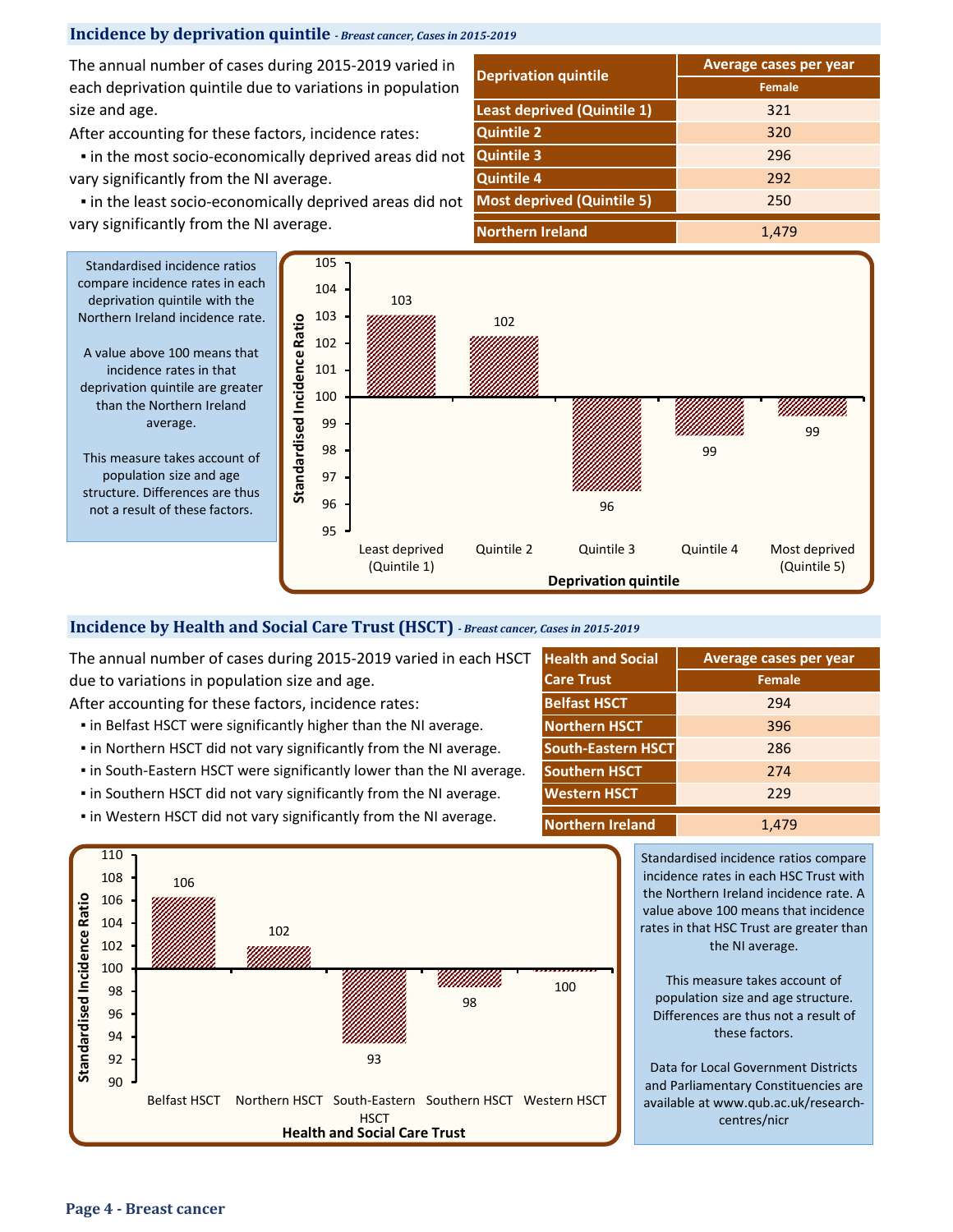### **Incidence by method of most recent admission to hospital** *- Breast cancer, Cases in 2015-2019*

During 2015-2019:

■ 2.5% of cases had an emergency admission to hospital recorded up to 30 days prior to diagnosis.

**.** In 93.0% of diagnosed cases there was no record of a hospital inpatient admission up to 30 days prior to diagnosis.

|                                             | <b>Average cases per year</b> |  |  |  |
|---------------------------------------------|-------------------------------|--|--|--|
| <b>Method of admission</b>                  | <b>Female</b>                 |  |  |  |
| <b>Emergency admission</b>                  | 37                            |  |  |  |
| <b>Elective admission</b>                   | 66                            |  |  |  |
| No emergency/elective<br>admission recorded | 1,376                         |  |  |  |
| <b>Total</b>                                | 1,479                         |  |  |  |



#### **Incidence by screen detection of cancer** *- Breast cancer, Ages 50 to 70, Cases in 2015-2019*

During 2015-2019:

▪ 51.5% of cases diagnosed among those aged 50 to 70 were detected via screening for breast cancer.

| <b>Screen detected</b> | Average cases per year |
|------------------------|------------------------|
|                        | Female                 |
| Not screen detected    | 365                    |
| <b>Screen detected</b> | 388                    |
| <b>Total</b>           | 754                    |



Breast cancer screening is currently offered every three years to all women aged 50 to 70 and resident in Northern Ireland.

This simple test checks for signs of breast cancer. In particular it can identify people who have no noticible cancer symptoms. Screening can thus help detect cancer at an early stage when treatment is more effective.

The presented figures are for people with breast cancer who were initially identified via screening. It does not include those identified with insitu breast tumours or who had a negative screening result.

Figures may include some opportunistic screening in addition to that from the breast screening programme.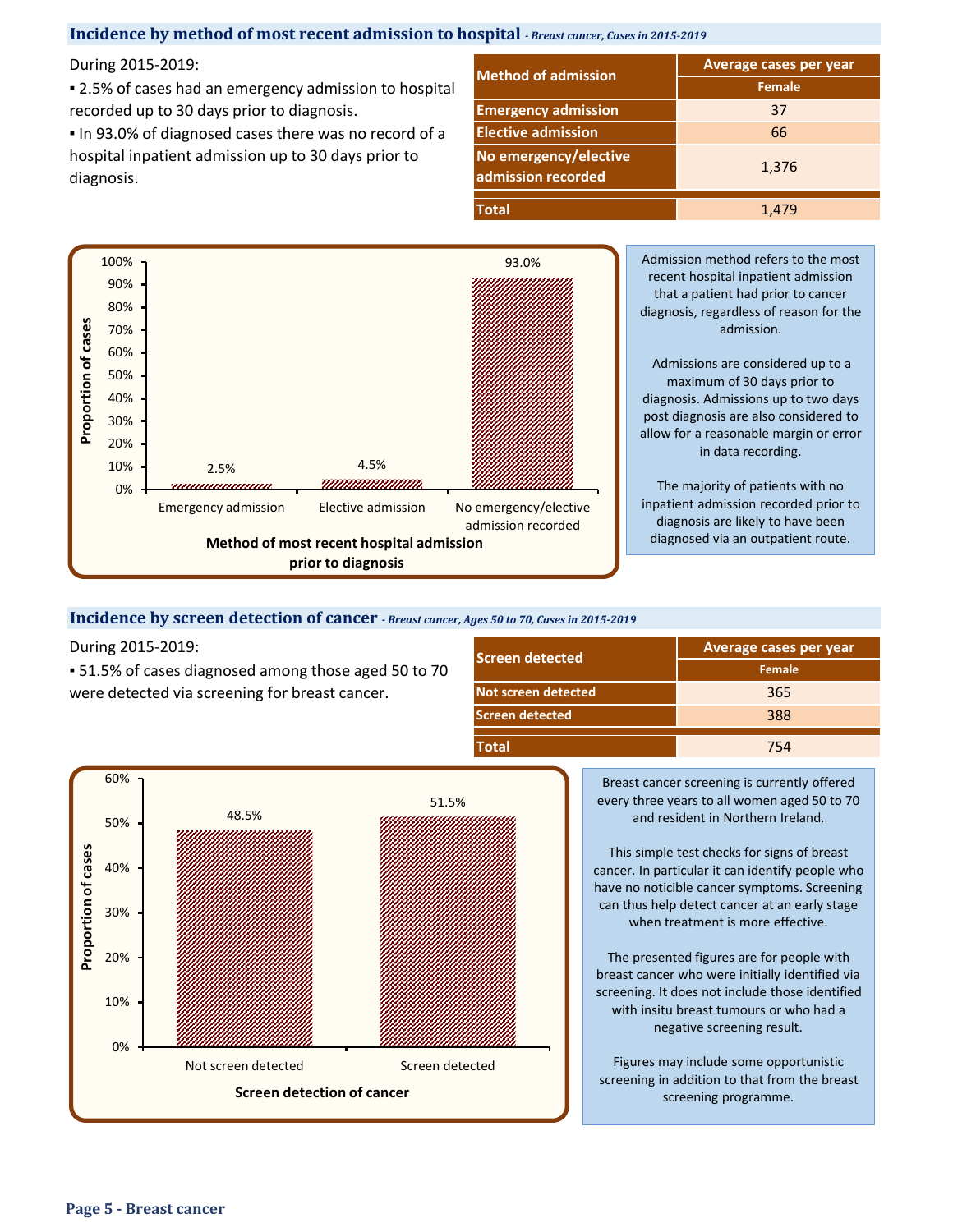#### **Incidence by stage at diagnosis** *- Breast cancer, Cases in 2015-2019*

During 2015-2019:

▪ 96.2% of cases diagnosed had a stage assigned.

 ▪ 41.2% of cases were diagnosed at stage I. (42.8% of staged cases)

▪ 4.8% of cases were diagnosed at stage IV. (5.0% of staged cases)

|                           | <b>Average cases per year</b> |  |  |  |
|---------------------------|-------------------------------|--|--|--|
| <b>Stage at diagnosis</b> | <b>Female</b>                 |  |  |  |
| <b>Stage I (Early)</b>    | 609                           |  |  |  |
| 579<br><b>Stage II</b>    |                               |  |  |  |
| <b>Stage III</b>          | 164                           |  |  |  |
| <b>Stage IV (Late)</b>    | 71                            |  |  |  |
| <b>Unknown</b>            | 57                            |  |  |  |
| <b>All stages</b>         | 1,479                         |  |  |  |



Cancer stage describes the size of a cancer and how far it has grown and spread.

This information is used to help decide what treatments are needed.

The classification used here to stage cancer is the TNM classification (Version 7 prior to 2018, Version 8 from 2018 onwards).

#### **Incidence by age and stage at diagnosis** *- Breast cancer, Cases in 2015-2019*

During 2015-2019: **Average cases per year**

**.** 10.1% of cases among those aged 75 and over did not have a stage assigned at diagnosis, compared to 1.7% of cases among those aged 0 to 64.

**Among cases which were staged, 9.2% of cases among** those aged 75 and over were diagnosed at stage IV, compared to 3.4% of cases among those aged 0 to 64.

| <b>Stage at diagnosis</b> | Average cases per year |          |             |                 |  |  |
|---------------------------|------------------------|----------|-------------|-----------------|--|--|
|                           | 0 to 64                | 65 to 74 | 75 and over | <b>All ages</b> |  |  |
| <b>Stage I (Early)</b>    | 350                    | 161      | 98          | 609             |  |  |
| <b>Stage II</b>           | 324                    | 116      | 140         | 579             |  |  |
| <b>Stage III</b>          | 99                     | 29       | 36          | 164             |  |  |
| <b>Stage IV (Late)</b>    | 27                     | 16       | 28          | 71              |  |  |
| <b>Unknown</b>            | 14                     | 9        | 34          | 57              |  |  |
| <b>All stages</b>         | 814                    | 331      | 335         | 1,479           |  |  |

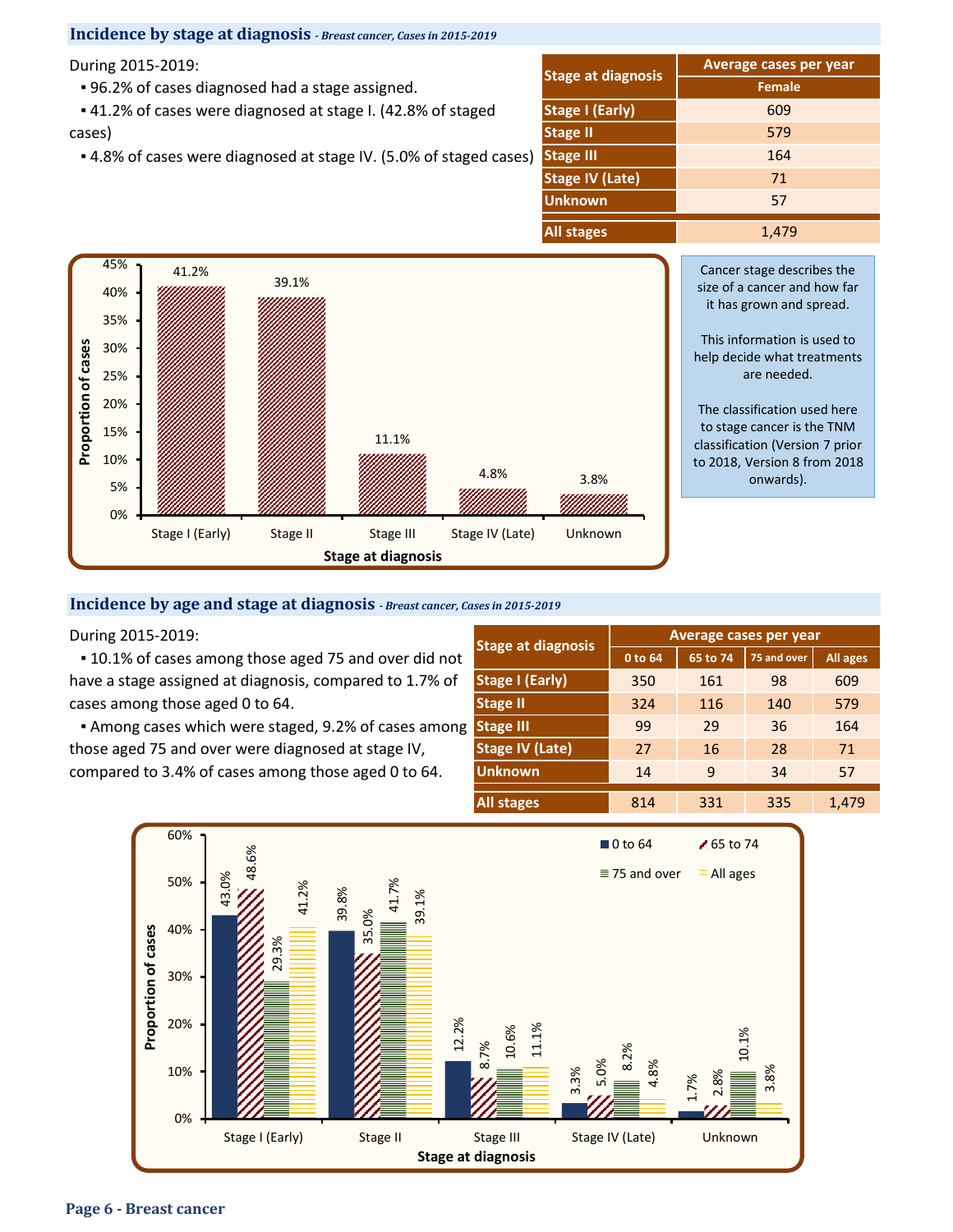# **Survival**

▪ 94.6% of patients were alive one year and 77.2% were alive five years from a breast cancer diagnosis in 2010-2014. (observed survival)

▪ Age-standardised net survival (ASNS), which removes the effect of deaths from causes unrelated to cancer, was 95.9% one year and 84.2% five years from a breast cancer diagnosis in 2010-2014.



**Trends in survival** *- Breast cancer, Patients diagnosed in 1995-2014*

▪ Five-year survival (ASNS) from breast cancer increased from 80.7% in 2005-2009 to 84.2% in 2010- 2014. This difference was not statistically significant.



#### **Survival by age at diagnosis** *- Breast cancer, Patients diagnosed in 2010-2014*

**E** Survival from breast cancer among patients diagnosed in 2010-2014 was related to age with better five-year survival among younger age groups.

**· Five-year net survival ranged from** 90.1% among patients aged 55 to 64 at diagnosis to 73.7% among those aged 75 and over.

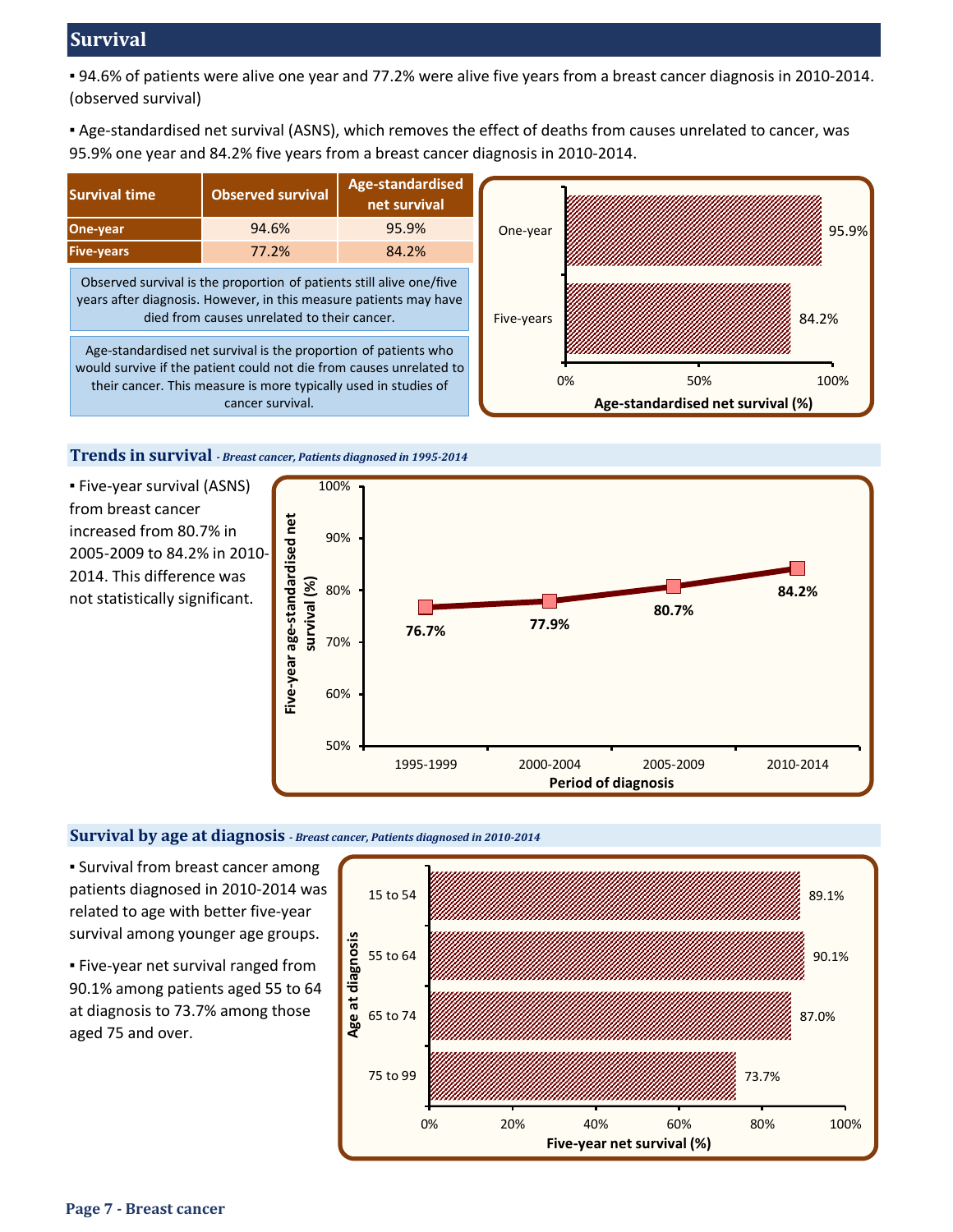## **Survival by stage at diagnosis** *- Breast cancer, Patients diagnosed in 2010-2014*

**• Stage at diagnosis is one of the most** important factors in breast cancer survival with five-year survival decreasing as stage increases.

▪ Five-year survival (ASNS) ranged from 98.7% for early stage (stage I) disease to 20.5% for late stage (stage IV) disease.

▪ Five-year survival (ASNS) for unstaged cancer was 61.4%.



#### **Survival by method of most recent admission to hospital** *- Breast cancer, Patients diagnosed in 2010-2014*

▪ Five-year survival (ASNS) among patients who had an emergency admission to hospital up to 30 days prior to their cancer diagnosis was 24.5% compared to 87.0% among those with elective admissions and 86.0% among those who had no hospital admissions recorded up to 30 days prior to diagnosis.



#### **Survival by screen detection of cancer** *- Breast cancer, Ages 50 to 70, Patients diagnosed in 2010-2014*

**Eive-year survival among female** breast cancer patients aged 50 to 70 whose cancer was detected via screening was 98.1% compared to 82.8% among those who were not screen detected.

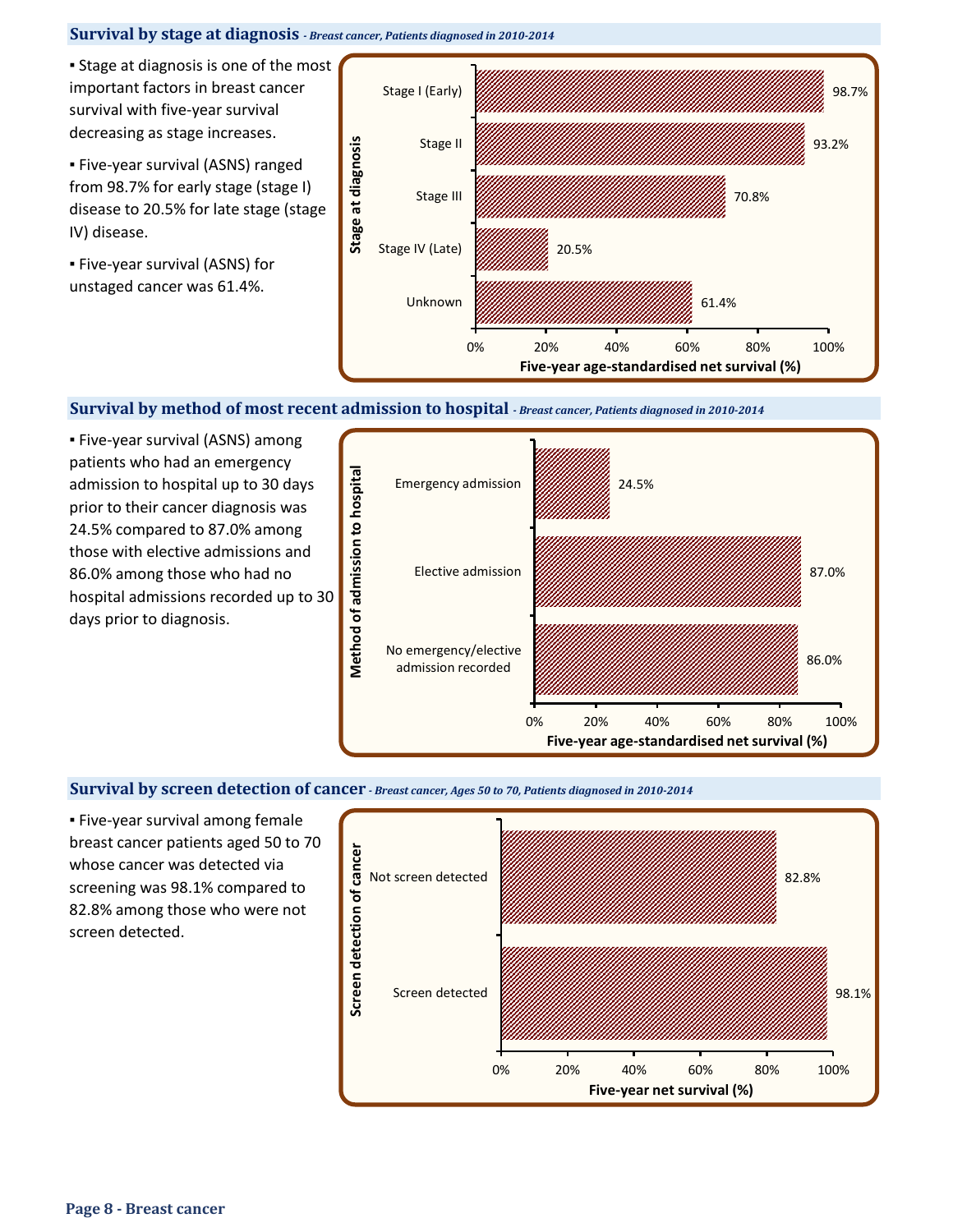# **Prevalence**

▪ At the end of 2019, there were 16,931 women living with breast cancer who had been diagnosed in the previous 25 years.

▪ Of these, 28.3% were aged 75 and over, and 8.1% had been diagnosed in the previous year.

25-year prevalence refers to the number of cancer survivors who were alive at the end of 2019, and had been diagnosed with their cancer in the previous 25 years (i.e. 1995-2019).

| <b>Time since</b>  | 25-year prevalence |                 |          |  |  |
|--------------------|--------------------|-----------------|----------|--|--|
| diagnosis          | <b>Aged 0-74</b>   | <b>Aged 75+</b> | All ages |  |  |
| $0-1$ year         | 1,067              | 303             | 1,370    |  |  |
| 1-5 years          | 3,805              | 1,042           | 4,847    |  |  |
| 5-10 years         | 3,111              | 1,165           | 4,276    |  |  |
| <b>10-25 years</b> | 4,161              | 2,277           | 6,438    |  |  |
| $0-25$ years       | 12,144             | 4,787           | 16,931   |  |  |

## **Trends in 10-year prevalence** *- Breast cancer, Patients alive at end of each year from 2010-2019*

▪ Among women the number of survivors from breast cancer who had been diagnosed within the previous ten years increased by 14.7% from 9,148 survivors in 2014 to 10,493 survivors in 2019.

|  | 2010   2011   2012   2013   2014   2015   2016   2017   2018   2019          |  |  |  |  |
|--|------------------------------------------------------------------------------|--|--|--|--|
|  | <b>Female</b> 8,242 8,508 8,805 9,020 9,148 9,524 9,876 10,102 10,344 10,493 |  |  |  |  |

# **Mortality**

| . During 2015-2019 there were 2 male and 310 female deaths from breast cancer each<br>year. Breast cancer made up 14.8% of all female cancer deaths (ex NMSC). | Age at<br>death | <b>Average deaths</b><br>per year |
|----------------------------------------------------------------------------------------------------------------------------------------------------------------|-----------------|-----------------------------------|
| . Risk of death from breast cancer was strongly related to age, with 46.9% of women                                                                            | $0 - 54$        | 51                                |
| aged 75 years or more at time of death, while 16.5% of breast cancer deaths occurred                                                                           | 55 - 64         | 49                                |
| among those aged under 55. The median age at death was 73.                                                                                                     | $65 - 74$       | 64                                |
|                                                                                                                                                                | $75 +$          | 145                               |

#### **Deaths by year of death** *- Breast cancer, Deaths in 2010-2019*

▪ Among women the number of deaths from breast cancer increased by 1.0% from an annual average of 307 deaths in 2010-2014 to 310 deaths in 2015-2019.

|        | 2010   2011   2012   2013   2014   2015   2016   2017   2018   2019 |  |  |  |                                         |  |
|--------|---------------------------------------------------------------------|--|--|--|-----------------------------------------|--|
| Female |                                                                     |  |  |  | 268 336 290 314 326 292 316 317 320 307 |  |

#### **Trends in age-standardised mortality rates** *- Breast cancer, Deaths in 1995-2019*

▪ Among females age-standardised mortality rates from breast cancer decreased by 6.7% between 2010-2014 and 2015-2019 from 37.4 to 34.9 deaths per 100,000 persons years. This difference was not statistically significant.



Mortality data are provided by the Northern Ireland General Registrar Office via the Department of Health.

Counts of the number of deaths are based upon the year that death occurred, and upon the primary cause of death only.

Age-standardised mortality rates remove changes over time caused by population growth and/or ageing.